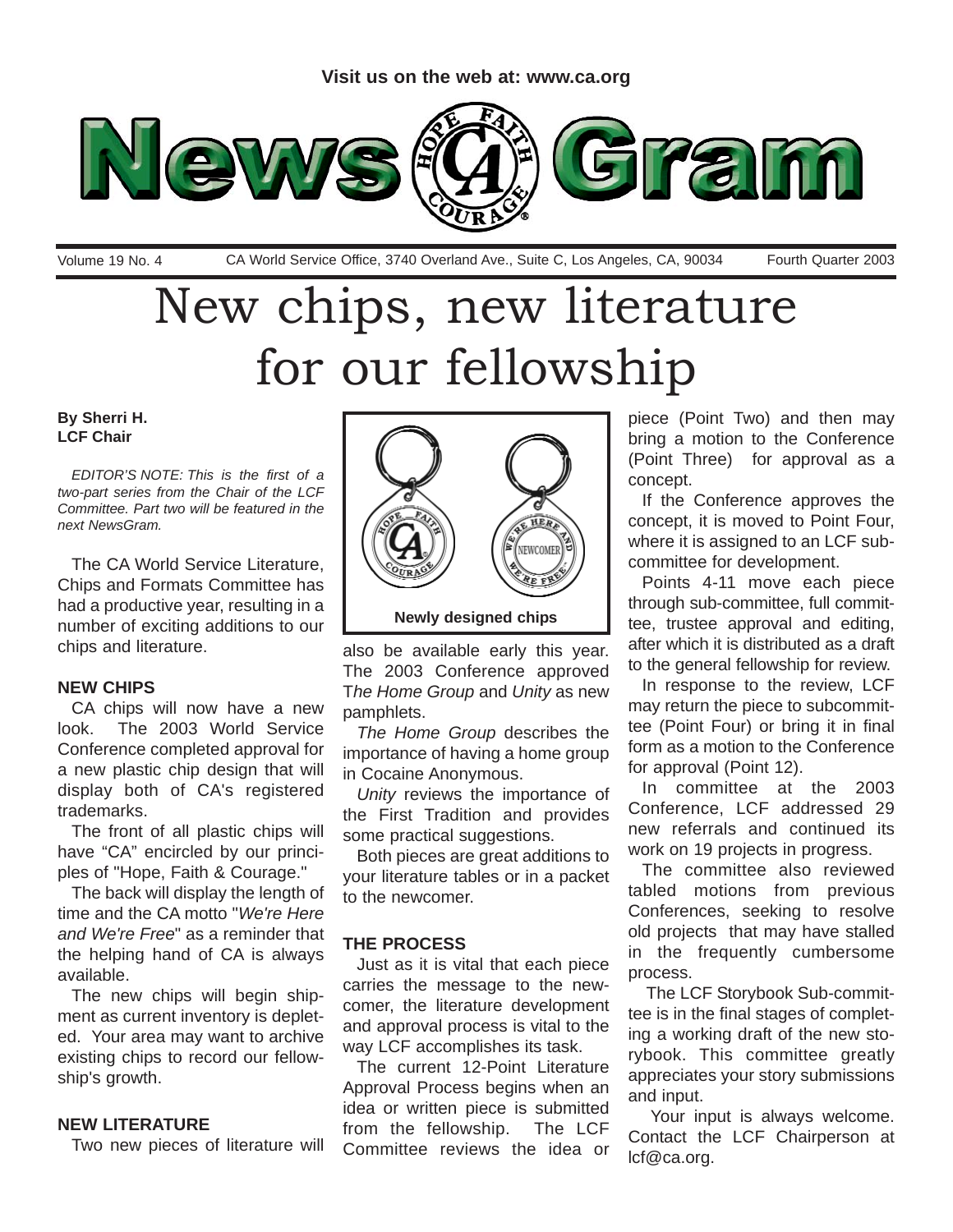**Jackie S., Atlantic North Region London, England Teri K., Atlantic South Region Marietta, Ga. Tony D., Midwest Region Milwaukee, Wis. Jay F., Southwest Region Denver, Colo. Cynthia C., Pacific North Region Redmond, Wash. Ken C., Pacific South Region Los Angeles, Calif. Jahi B., Trustee at Large Kansas City, Mo. Elizabeth S., WSO Trustee Pasadena, Calif. John B., WS Trustee Los Angeles, Calif.**

#### **CAWSO Board of Directors**

**Bob C., Chairperson Los Angeles, Calif Mark K., Vice-Chair Ventura, Calif. Brian W., Treasurer Burbank, Calif. Mike G., Director San Diego, Calif. Earl H, Director La Crescenta, Calif. Patty F., Paid Director Los Angeles, Calif. Elizabeth S., Director/WSO Trustee Pasadena, Calif. John B., Director/WS Trustee Los Angeles, Calif. Judy W. Corporate Secretary Encino, Calif.**

**CAWSO Personnel Patty Flanagan, Office Manager Leandra Caszatt, Customer Service Karen Layns, Office Assistant**

**NewsGram Staff Milo Bloom, Editor**

The NewsGram is a quarterly publication published by the World Service Office of Cocaine Anonymous. It is intended solely to provide information for the fellowship of Cocaine Anonymous. This publication and all its contents are copyrighted by Cocaine Anonymous. Any unauthorized duplication or publication is prohibited. Send all requests to: NewsGram, C/O CAWSO, 3740 Overland Ave., Suite C, Los



Angeles, CA 90034. E-Mail to: newsgram@ca.org or by Fax to: (310) 559- 2554, Attention NewsGram. You can call us by phone at (310) 559-5833.

### CAWS Board Of Trustees<br>kie S., Atlantic North Region **CONCERTIAN INCORDITY** NOTES from the WSO

We at the WSO want to wish all of you out there Happy Holidays. It is only because of what the Twelve Steps have given us can we fully appreciate this time of year.

I would like to announce that the WSO has a new treasurer, Brian W. from Burbank, Calif. Brian is a CPA and has already immersed himself in our financials. We are grateful for his willingness to serve and look forward to having him on the WSO Board. We also wish to thank John "Oliver" V.H. for his dedicated service work at CAWSO. While not an addict, he jumped right in and implemented many new programs and policies, which have brought us to a higher level of fiscal reporting and responsibility.

With Chicago now finished (thank you again Chicago for a great convention), the WSO is gearing up for CAWS Convention 2004. We meet with the Chair and others on a regular basis and are constantly going over the budget as well as other areas to ensure that as with Chicago, this convention will be the best possible for the fellowship. We want to thank the entire committee for its hard work.

The PSA video produced in Canada and shown at the last CAWS Conference has begun to ship to the fellowship. If you have any questions, contact the WSO. Also, work is progressing on the H&I video and we hope to have it completed soon.

We certainly thank all of you who send contributions. If you are not sure where your area or district stands in this regard, perhaps you might take a moment and look on page 7 of each Newsgram to see how your area or district is doing in donations to World Services.

Lastly, our analysis and review of our budget is ongoing, especially in regards to helping the WSBT carry out their duties for CA as a whole. I would take this opportunity to encourage members of the fellowship to participate in the newly developed CA Contribution Program. More information about this is can be found later in this NewsGram.

Thank you for all of your support.

Bob C.

Chair of the WSOB

The NewsGram is always looking for submissions. If you have ideas, cartoons, poems, stories or any other recovery related material send it and the release form below to: NewsGram Editor, C/O CAWSO, 3740 Overland Ave. Suite. C, Los Angeles CA 90034. We cannot publish your submission without a release form.<br>**And we use you we use you we use you we use you we** use you

Name:\_\_\_\_\_\_\_\_\_\_\_\_\_\_\_\_\_\_\_\_\_\_\_ Phone:\_\_\_\_\_\_\_\_\_\_\_\_\_\_\_\_\_\_\_

П

П

Address:

City:\_\_\_\_\_\_\_\_\_\_\_\_\_\_\_\_\_ State:\_\_\_\_\_\_\_\_\_ Zip:\_\_\_\_\_\_\_\_\_\_

ı

н I hereby give CAWSO and the NewsGram express permission to reprint my original work entitled: \_\_\_\_\_\_\_\_\_\_\_\_\_\_\_\_\_\_\_\_\_\_\_\_\_\_\_\_\_\_\_\_\_\_\_\_\_\_\_\_\_\_\_\_\_\_\_\_\_\_\_\_\_\_

Signature:

П Submissions may be edited for publication. Submissions cannot be returned.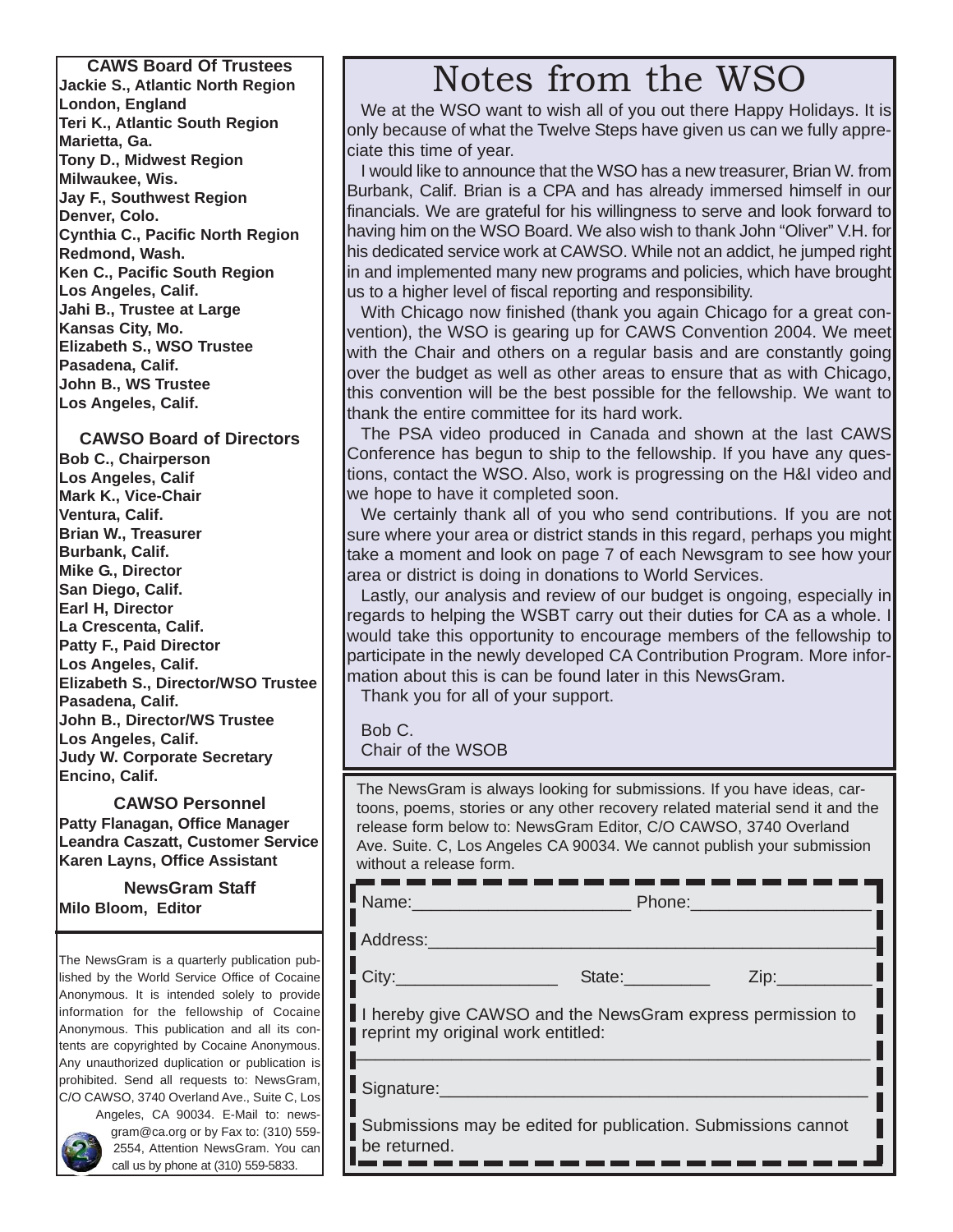## Convention 2004

The Pacific South Region is honored to host The 20th Annual World Service Convention of Cocaine Anonymous. The purpose of the Convention is to promote enthusiasm and unity within the fellowship and to work toward the continued growth of CA throughout the world through financially supporting World Services' effort to carry the message of recovery to the addict who still suffers.

We will be celebrating our 20th Annual World Convention in Los Angeles, Calif. and would like to extend an invitation to all those with a "desire" to join us Memorial Day Weekend, May 27-31, 2004.

There will be meetings and workshops throughout the day and night and great speakers, who will share their message of change and hope. There will be dances, entertainment and other special events to round out this special weekend of friendship, fellowship and recovery. Join people from all over the world and share your experience, strength and hope to make this an unforgettable event.

### **Where to Write**

**CAWS Board of Trustees P.O.Box 492013 Los Angeles, CA 90049-8013**

**CAWSO Board 0f Directors 3740 Overland Ave., Suite C Los Angeles CA. 90034-6337**

# PI Corner

### What's new with Public Information in Arizona!

**Megan K., Phoenix, Ariz.**

> "What Is Addiction?" was developed by staff of the Arizona Science Center with the help of a panel of national experts. The innovative work consists of two kiosks, each with four sides of interactive encounters, which deal with issues of addiction. Encounters range from a 3-D journey of what happens to brain chemistry after a "hit," to how the power of smell can trigger a relapse, to taped interviews with young adults in rehab. It is now part of the center's permanent collection.

> Funded by the Office of National Drug Policy, the Center has received the OK to make five copies of the exhibition available nationwide. Richard Toon, Education and Research Director at the Center, said "In the next few months it will be determined which U.S. cities will receive copies of the exhibit in their science centers."

> The Phoenix District Public Information Committee visited the only hands-on exhibit dedicated to the leading contemporary research in the field of addiction. Now, science centers around the nation will vie for copies of the groundbreaking installation as part of the program to bring it to other cities. At Mr. Toon's request, the Phoenix Public Information Committee provided him with feedback from the perspective of recovering addicts as part of an evaluation that also included students, teachers and general visitors. The PI Committee made two main suggestions; 1) to include a reference to Cocaine Anonymous in the exhibit's teachers guide, as a resource to those suffering from cocaine addiction; and 2) to provide 12-step literature on racks near the exhibit. Toon said the next printing of the guide will include the CA information. What an exciting way to carry the message!

> Approximately 400,000 people a year see the "What Is Addiction?" exhibit.

#### Convention 2004 hotel information

The CAWS 2004 convention will be at the Los Angeles Universal City Hilton Hotel located at 555 Universal Terrace Parkway, Universal City, Calif. To reserve a room (s) call 818-506-2500 or 800-HILTONS. Room rates at the hotel are \$149 per night for rooms with a single king bed or two double beds and are subject to state and local taxes. Please ask for the CAWS 2004 (code=CAW) room rate when making your reser-

vations. Register early to ensure availability. For more information visit us online at www.CAWSO2004.org.

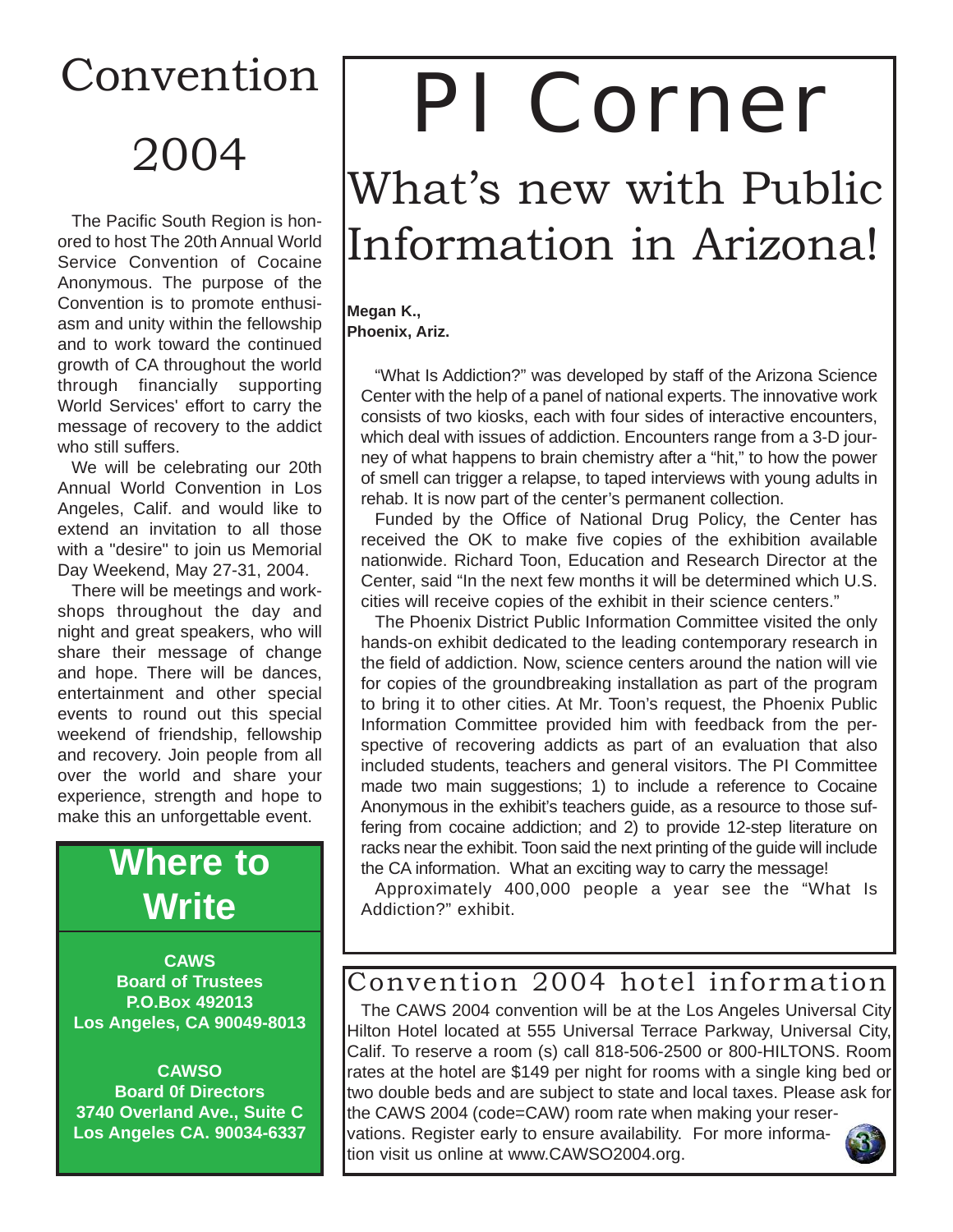# Keep coming back! keep coming back!

**By Vandell B. Helena, Ark.** 

his Jan. 7 will mark 15<br>years of continued sobriety<br>for me. Thank you because years of continued sobriety for me. Thank you because you have been a part of that .

The meetings here in Helena have fallen off to almost nothing. In fact there is only one other person that shows up consistently - a newcomer with 11 months, whom i shall call Peter.

Peter is a low bottom drunk and addict. He had no job to speak of, just odds and ends. He was stealing out of the local stores — going to jail — no driver's license, etc. He hit bottom and became sold on the contents of the Big Book of Alcoholics Anonymous. He has heard many of your stories - either by word of mouth or by the speaker tape library I have.

I did not particularly like Peter. He irritated me. I became convinced that I had done my duty to Cocaine

Anonymous by keeping the doors open for this last 11 years in Helena. That I was needed on a much broader level such as the area or region, etc. I wanted to close the meeting down.

My mind said they didn't want it and I wasn't going to frustrate myself. The only problem was that Peter kept coming to the meeting on time, every time. I couldn't for the life of me shut the meeting down when "one" person wanted it. So we rocked on.

Last night as I approached the meeting, there sat Peter in the cold waiting for me to come and open the door.

I noticed another really disheveled looking gentleman standing to the side, but I just spoke and headed inside to the warmth.

After Pete and I had opened and talked for about ten minutes I heard a knock on the door, it was the gentleman outside. He was dressed

real ragged and he said that he was "looking for a meeting." He said that it took him that long to get up his nerves to come and ask us if would we help him.

He works every day but has no electricity in his house, or any other utilities for that matter. He goes to his mothers house for meals because by the time he gets his check its already credited out except for the fifty or sixty dollars left and he smokes that.

I told him that we had been waiting on him - that my mind almost made me close the doors - but God kept "Peter" coming so that I wouldn't kill him ( the new guy ).

I am crying as I write this because I realize that everything is a lot bigger than "me" or "my feelings".

I have a purpose and that is that whenever anyone reaches out for the hand of Cocaine Anonymous - I have a duty to be there.

| Subscribe to the NewsGram<br>Subscriptions are being accepted for the NewsGram. For the low price of \$10 per year, you can receive each copy<br>of the NewsGram before your friends or your group. Simply complete the form below and enclose a \$10 check,<br>money order or credit card number.<br>I have Enclosed: |  |             |                                                                                                                      |  |  |  |  |  |
|------------------------------------------------------------------------------------------------------------------------------------------------------------------------------------------------------------------------------------------------------------------------------------------------------------------------|--|-------------|----------------------------------------------------------------------------------------------------------------------|--|--|--|--|--|
|                                                                                                                                                                                                                                                                                                                        |  |             | $\Box$ Check $\Box$ Money Order $\Box$ Visa/Mastercard #                                                             |  |  |  |  |  |
|                                                                                                                                                                                                                                                                                                                        |  |             |                                                                                                                      |  |  |  |  |  |
|                                                                                                                                                                                                                                                                                                                        |  | Name: Name: |                                                                                                                      |  |  |  |  |  |
|                                                                                                                                                                                                                                                                                                                        |  |             |                                                                                                                      |  |  |  |  |  |
|                                                                                                                                                                                                                                                                                                                        |  |             | City:___________________________________State:__________________________________ Zip/postal code:___________________ |  |  |  |  |  |
|                                                                                                                                                                                                                                                                                                                        |  |             |                                                                                                                      |  |  |  |  |  |
|                                                                                                                                                                                                                                                                                                                        |  |             |                                                                                                                      |  |  |  |  |  |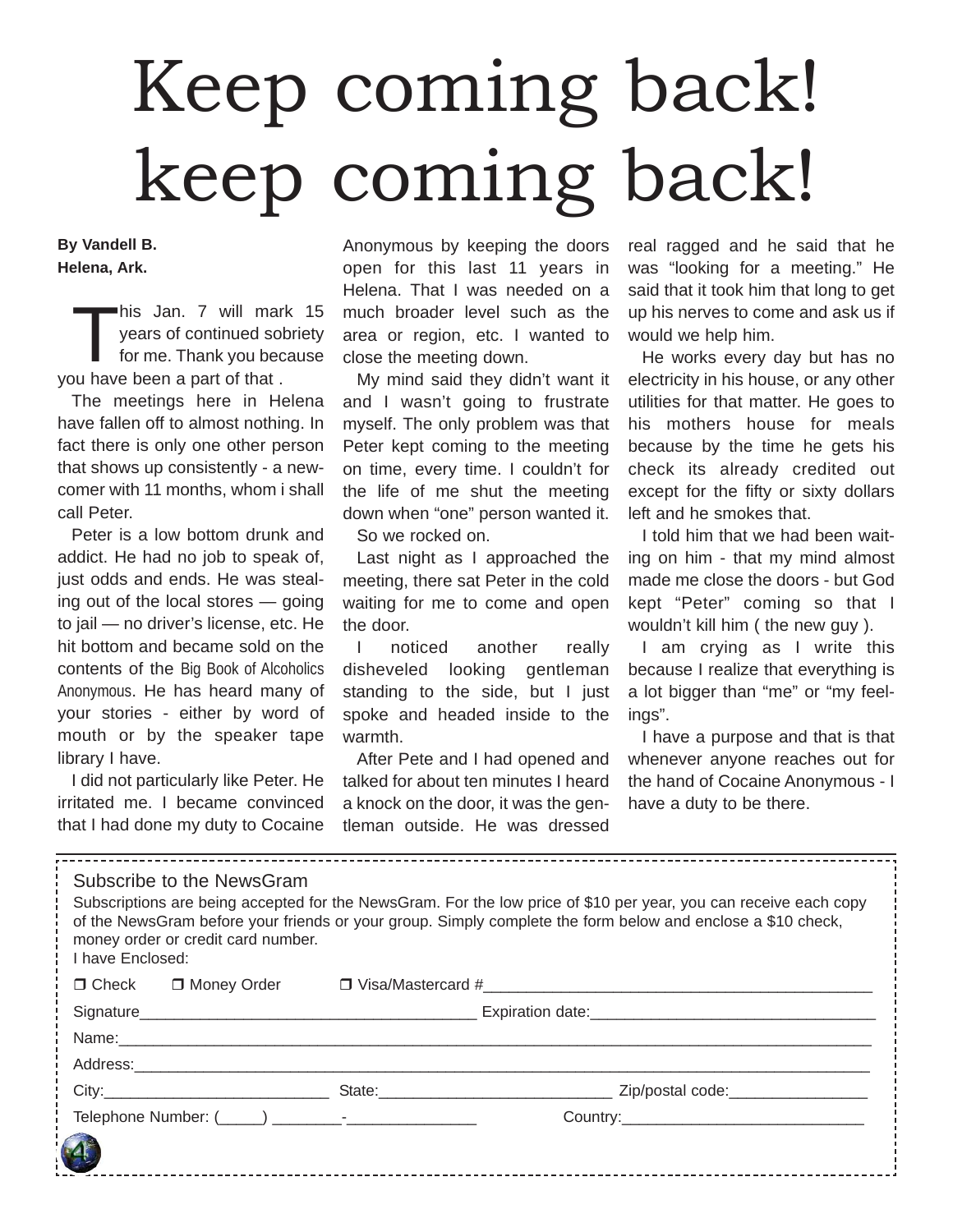Stay in the moment, listen, learn and buy some tools

#### **Adrian L.**

Don't let my mind wander into the past or the future. I can't change the past and only by living in the now will I have a future.

Living in the now directly affects my future. I will grab a few good friends, true friends, my tools and my faith in my higher power. The past and the future are distractions, which will rob my future of its values.

The past will get me stuck in all the hurt, anger, resentments and glorification of drugs and all the bad times and hardships I've suffered. I will have a mental block, one that has killed my mental and spiritual growth for years.

I cannot worry about the future. It isn't here yet and won't come unless I work on the here and now.

I need to learn how to live again, one day at a time. It's like charging a car battery — a quick charge will die fast but a long slow charge will last a lifetime.

I want a long life in recovery. I'm taking it nice and slow and I'm staying in the now and as a result my life will have depth and meaning.

When the future finally comes it becomes today in essence, today is my future.

## Trustee Corner

#### **BY TERI K. Atlantic South Trustee**

Hi everyone!

Well it is a new year and there is a new World Service Board of Trustees and new WSBT officers. For those of you who haven't gotten the word, the new Board is as follows:

- **Teri K. WSBT Chair Atlantic South Region Unity**
- " **Jahi B**. WSBT Vice Chair Trustee at Large Hospitals & Institutions

" **Cynthia C**. WSBT Secretary — Pacific North Region — Literature, Chips & Format

- **+ Jackie S.** Atlantic North Region Public Information
- **Tony D. Midwest Region Internet**
- **Ken C. Pacific South Region Convention**
- ◆ **Jay F**. Southwest Region Structure & Bylaws
- **Elizabeth S. World Service Office Finance**
- " **John B**. World Service Conference

I know that all of us are really looking forward to this new year and being part of the growth of Cocaine Anonymous. There is so much to do for the Fellowship as meetings continue to spring up in Europe and other places outside of North America, as well as addressing each new challenge and opportunity that comes with growth.

One of the things the Board is really focused on is the finances of the Fellowship...finances that keep meetings open and our literature and story book available to the newcomer.

At the World Service Conference this year, the CAWS Contribution program was rolled out (see page 6). This is a great way for us as individuals to contribute to CA and be a part of carrying the message to the addict that still suffers. Find out more about this program by referring to the insert in this edition of the NewsGram or contact your local GSR, DSR, World Service Delegate or the World Service Office.

Also, the WSBT encourages you to start planning to attend the Cocaine Anonymous World Service, CAWS, Convention in Los Angeles, Calif. We will celebrate not only our sobriety and fellowship with other addicts from across the globe, but will also honor the more than 20 years in which Cocaine Anonymous has been in existence, right in the home of where it all began. More information is found on the CA web site, www.ca.org. Don't just hear about it, be a part of the CA experience!

In closing, please do not hesitate to contact your regional trustee or the WSBT as a whole; we are here to serve Cocaine Anonymous. We are here for you and can be reached by e-mail directly from the CA web site, at www.ca.org.

Thank you for allowing us to be of service,

Teri K. Chair, World Service Board of Trustees

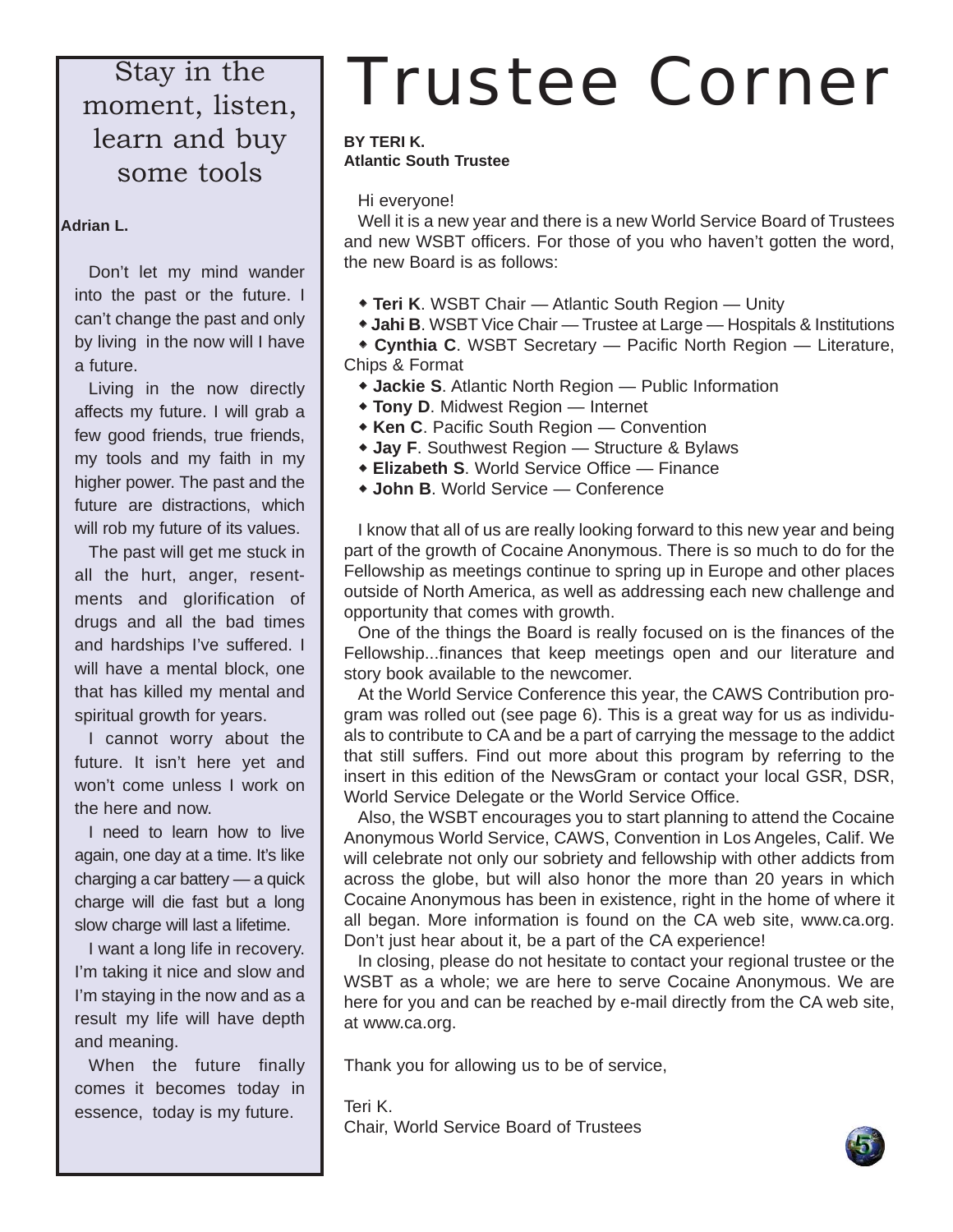## New program to help WS Finances

The CA World Services Contribution Program is a new program providing a safe, confidential and convenient way for individual members to make 7th Tradition donations directly to World Services. Some people may already know how a program like this works if they have recurring payments of any kind deducted from their checking accounts or charged to their credit cards.

A personal donation through the Contribution Program is an effective way to financially support CA. Through the program, you can authorize a 7th Tradition donation to be paid on a regular basis from your checking account, savings account, debit card or credit card to World Services.

Of course, you have complete control of the amount of the contribution and when it is made.

To participate in the Contribution Program, simply fill out the authorization form below and mail it to the CA World Service Office.

It's that simple!

The World Service Office will provide flyers with more information to the fellowship at large through various means, such as the CA website, delegate mailings, chips and literature orders and starter kits.

Delegates and other trusted servants of areas and districts are asked to provide these flyers to Group Service Representatives.

In turn, GSRs are encouraged to take the flyers to their meetings and make announcements about the program and how to sign up.

| Services going strong!                                                                                                                   | YES, as a member of CA, I want to participate in the CA World Services Contribution Program to help keep CA World                                                                                                                                                                           |
|------------------------------------------------------------------------------------------------------------------------------------------|---------------------------------------------------------------------------------------------------------------------------------------------------------------------------------------------------------------------------------------------------------------------------------------------|
| Cocaine Anonymous World Service Office, Inc.<br>3740 Overland Avenue, Suite C<br>Los Angeles, CA 90034<br>1-310-559-5833<br>cawso@ca.org |                                                                                                                                                                                                                                                                                             |
| Type of Account: $\Box$ Checking, $\Box$ Savings, $\Box$ Credit Card, $\Box$ Debit Card<br>Credit Card, or Debit Card Name:              | In consideration of the 7th tradition donations to Cocaine Anonymous World Service Office, Inc., as listed above, I authorize<br>Cocaine Anonymous World Service Office, Inc. (CAWSO, Inc.), to initiate variable entries to my account described below:<br>Account Number/ Expiration date |
|                                                                                                                                          |                                                                                                                                                                                                                                                                                             |
| Financial Institution's Address:                                                                                                         | If using a Checking Account, please include a voided check; If a saving account, please include a deposit slip,                                                                                                                                                                             |
| <b>PAYMENT DETAILS:</b><br><b>Amount in US Dollars:</b>                                                                                  | \$ Date of first payment: $\square$ 1 <sup>st</sup> of Month, $\square$ 15 <sup>th</sup> of Month                                                                                                                                                                                           |
| <b>PAYMENT FREQUENCY:</b>                                                                                                                | □ monthly, □ weekly, □ annually, □ one time basis                                                                                                                                                                                                                                           |
| Effective Date: / / (mm/dd/vvv)                                                                                                          |                                                                                                                                                                                                                                                                                             |
|                                                                                                                                          | This authority is to remain in full force and effect until CAWSO, Inc. has received written notification from me of it's<br>termination in such time and manner as to afford CAWSO, Inc. a reasonable opportunity to act on it.                                                             |
|                                                                                                                                          | Name: Signature: Signature: Signature: Signature: Signature: Signature: Signature: Signature: Signature: Signature: Signature: Signature: Signature: Signature: Signature: Signature: Signature: Signature: Signature: Signatu                                                              |
| (Please Print)                                                                                                                           |                                                                                                                                                                                                                                                                                             |
|                                                                                                                                          |                                                                                                                                                                                                                                                                                             |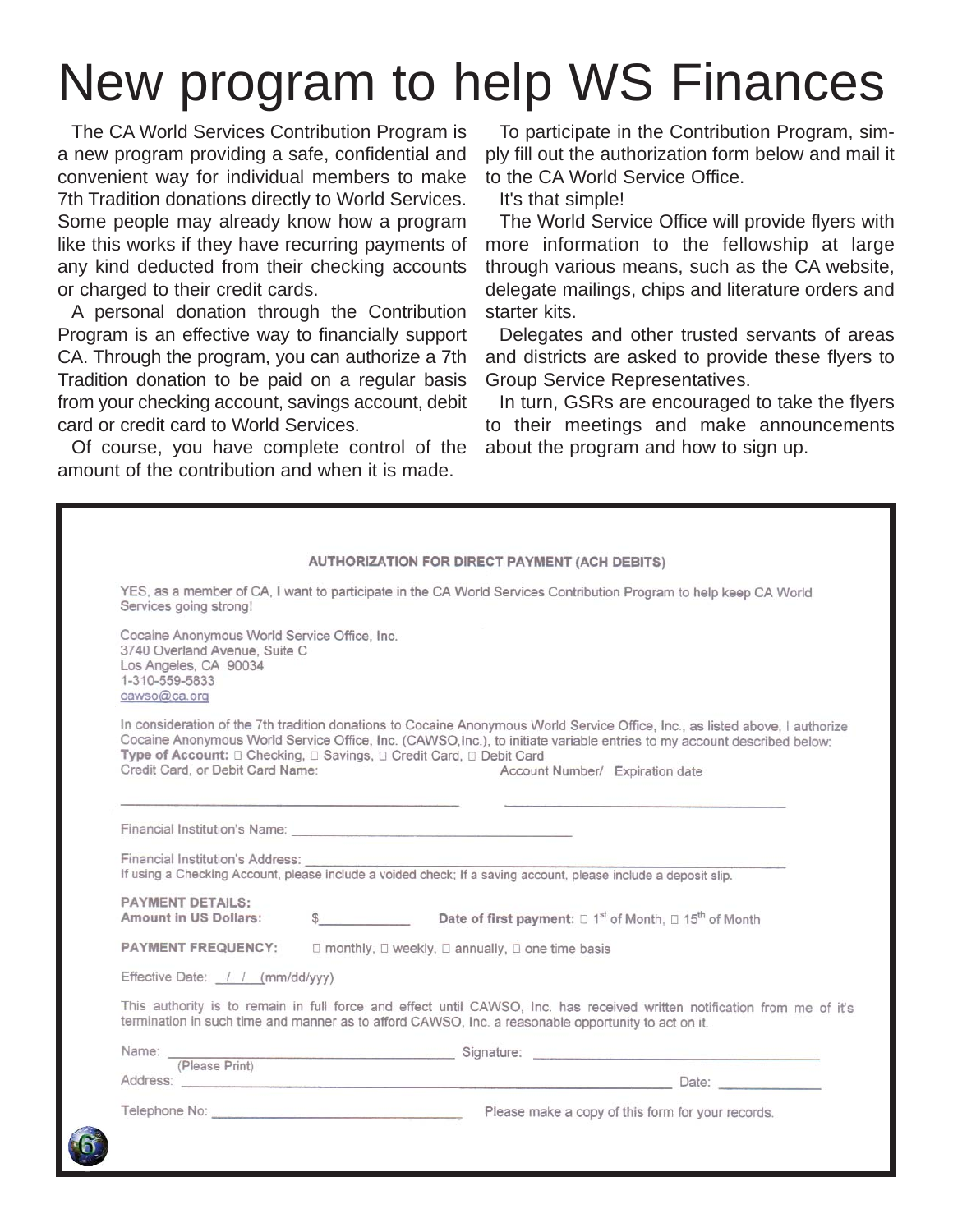### 7th Tradition Donations

#### July-September 2003

| Alabama              |                                                                          |                        |  |
|----------------------|--------------------------------------------------------------------------|------------------------|--|
|                      | <b>First Freedom Group</b>                                               | \$240.00               |  |
|                      | Jasper Group                                                             | \$20.00                |  |
| Arizona              |                                                                          |                        |  |
|                      | Anonymous Individual - Phoenix                                           | \$150.00               |  |
|                      | Anonymous Individual - Phoenix<br>Cocanuts - Tucson                      | \$10.00<br>\$53.00     |  |
|                      | Saturday Night Live/Tempe                                                | \$201.29               |  |
|                      | Sun Valley Intergroup                                                    | \$900.00               |  |
|                      | <b>Tucson District</b>                                                   | \$1,495.34             |  |
|                      | Under the Willow                                                         | \$7.00                 |  |
| Arkansas             |                                                                          |                        |  |
| California           | Arkansas Area CA                                                         | \$225.00               |  |
|                      | Anonymous Individual - Inglewood                                         | \$60.00                |  |
|                      | Anonymous Individual - Los Angeles                                       | \$150.00               |  |
|                      | Anonymous Individual - Los Angeles                                       | \$10.00                |  |
|                      | Anonymous Individual - Los Angeles                                       | \$40.00                |  |
|                      | Anonymous Individual - Los Angeles<br>Anonymous Individual - Los Angeles | \$1.00<br>\$40.00      |  |
|                      | Anonymous Individual - San Jose                                          | \$8.88                 |  |
|                      | Anonymous Individual - Santa Monica                                      | \$50.00                |  |
|                      | Back to Basics - Orange County                                           | \$10.00                |  |
|                      | Bagels By The Beach - Malibu                                             | \$45.00                |  |
|                      | <b>Bakersfield Meeting</b>                                               | \$40.00                |  |
|                      | <b>CA Inland Empire</b><br>CALA - Long Beach/Compton                     | \$375.00<br>\$2,222.56 |  |
|                      | CALA - SBBC                                                              | \$240.00               |  |
|                      | CALA - South Central                                                     | \$1,237.89             |  |
|                      | CALA - Westside Hollywood                                                | \$726.30               |  |
|                      | Campvention                                                              | \$441.10               |  |
|                      | Central California Area                                                  | \$309.00               |  |
|                      | Clubhouse Step Study - Solana Beach                                      | \$48.90                |  |
|                      | Cocanuts - Los Angeles<br>Easier Softer Way                              | \$10.00<br>\$20.00     |  |
|                      | Eastside Early Bird Attitude Adjustment - Long Beach                     | \$150.00               |  |
|                      | Living Sober - Glendale                                                  | \$40.00                |  |
|                      | Monday Night La Jolla Meeting                                            | \$59.47                |  |
|                      | Never Too Late - Los Angeles                                             | \$10.00                |  |
|                      | Recovery In The Hood<br>Sacramento District                              | \$394.00               |  |
|                      | San Gabriel Pomona Valley CA                                             | \$48.30<br>\$169.65    |  |
|                      | Sonoma County Intergroup                                                 | \$75.00                |  |
|                      | Thursday Gentelmen's Meeting - San Diego                                 | \$20.00                |  |
|                      | Turning Point - Ventura                                                  | \$10.00                |  |
|                      | <b>WSOB Meeting</b>                                                      | \$55.00                |  |
| Colorado             | Anonymous Individual - Castle Rock                                       | \$30.00                |  |
|                      | Cocanuts - Denver                                                        | \$10.00                |  |
|                      | Denver District                                                          | \$115.00               |  |
|                      | Denver District Meeting                                                  | \$59.76                |  |
|                      | Dragon's Den Monday Night                                                | \$61.21                |  |
|                      | Nirvana<br>Promises                                                      | \$113.15               |  |
|                      | Relapse Prevention 101                                                   | \$90.00<br>\$15.00     |  |
|                      | Southern District                                                        | \$25.89                |  |
|                      | The Other Meeting                                                        | \$11.00                |  |
| Georgia              |                                                                          |                        |  |
|                      | Cocanut                                                                  | \$64.00                |  |
|                      | Over The hump                                                            | \$210.00               |  |
|                      | Quarter Mile Group<br>Today's Hope                                       | \$30.00<br>\$113.69    |  |
|                      | <b>Tucker Turtles</b>                                                    | \$152.00               |  |
|                      | Welcome Home Group                                                       | \$42.98                |  |
| Idaho                |                                                                          |                        |  |
|                      | CA Nostrils of Twin Falls                                                | \$15.00                |  |
| Illinois             | Illinois Area - Chicago                                                  | \$900.00               |  |
|                      | Northwest Suburban District                                              | \$854.46               |  |
|                      | South & West District - Hinsdale                                         | \$255.72               |  |
| Indiana              |                                                                          |                        |  |
|                      | Fort Wayne District                                                      | \$75.00                |  |
| lowa                 |                                                                          |                        |  |
|                      | CA District 1 - Des Moines<br>Drop the Rock                              | \$30.00                |  |
| Kansas               |                                                                          | \$25.00                |  |
|                      | Topeka Kansas District                                                   | \$50.00                |  |
|                      |                                                                          |                        |  |
| <b>Massachusetts</b> |                                                                          |                        |  |
|                      | Mass. Area of CA                                                         | \$100.00               |  |
| Michigan             | <b>Blind Faith</b>                                                       |                        |  |
|                      | C.M.A.C.A.                                                               | \$25.00<br>\$40.00     |  |
|                      | Courage to Change Group - Traverse City                                  | \$75.00                |  |

|                        | Lansing District CA                    | \$60.00    |
|------------------------|----------------------------------------|------------|
|                        | Saturday Morning Alive CA - Lansing    | \$15.00    |
|                        | SIS                                    | \$14.87    |
| <b>Minnesota</b>       |                                        |            |
|                        | CA of Minnesota                        | \$60.00    |
| <b>Missouri</b>        |                                        |            |
|                        | CA Men's Meeting St. Mary's Hospital   | \$32.00    |
|                        | <b>Working With Others</b>             | \$30.00    |
| Nebraska               |                                        |            |
|                        | CA of Nebraska                         | \$180.10   |
| <b>New Mexico</b>      |                                        |            |
|                        | Celebrate Around The World             | \$150.00   |
|                        | New Mexico Area                        |            |
|                        |                                        | \$150.00   |
| <b>New York</b>        |                                        |            |
|                        | Long Island H&I                        | \$100.00   |
|                        | New Life at the Oaks - Long Island H&I | 100.00     |
| Oklahoma               |                                        |            |
|                        | Rock Bottom Group - Clinton            | \$50.00    |
| Pennsylvania           |                                        |            |
|                        | Common Solution Group - Camp Hill      | \$50.00    |
| Tennessee              |                                        |            |
|                        | Hope Not Dope Group - Nashville        | \$25.00    |
| Texas                  |                                        |            |
|                        | Circle & Triangle - Austin             | \$138.50   |
|                        | Hope Faith & Courage - McAllen         | \$50.00    |
|                        | The Legacy CA Group                    | \$40.00    |
|                        | Solution Seekers - Austin              | \$100.00   |
|                        | <b>Step Sisters</b>                    | \$79.66    |
|                        |                                        |            |
|                        | <b>Texas Area Service Committee</b>    | \$371.46   |
|                        | Visionaries - Elgin                    | \$25.00    |
| Utah                   |                                        |            |
|                        | Speed Bumps                            | \$31.20    |
| Washington             |                                        |            |
|                        | <b>Blade Runners</b>                   | \$75.00    |
| Washington D.C.        |                                        |            |
|                        | How Do You Like Us Now                 | \$12.50    |
| Wisconsin              |                                        |            |
|                        | Anonymous Individual                   | \$43.40    |
|                        | A Vision For You                       | \$41.17    |
|                        | <b>First Things First</b>              | \$62.50    |
|                        | <b>Higher Powered</b>                  | \$30.00    |
|                        | Meeting of the Century                 | \$30.00    |
|                        | Menomonee Falls Meeting                | \$30.00    |
|                        | Razor's Edge                           | \$112.13   |
|                        | Sunday Night Strength                  | \$46.00    |
|                        |                                        |            |
|                        | Uncola Group                           | \$118.10   |
|                        |                                        |            |
| International          |                                        |            |
| Canada                 |                                        |            |
| <b>CA Alberta</b>      |                                        |            |
|                        | Alberta Area                           | \$78.30    |
| Ontario                |                                        |            |
|                        | Southern Ontario Area                  | \$500.00   |
| Mexico                 |                                        |            |
| <b>Puerto Vallarta</b> |                                        |            |
|                        | There Is Hope                          | \$15.00    |
| <b>United Kingdom</b>  |                                        |            |
|                        | Anonymous Individual                   | \$1.50     |
|                        | UK Area                                | \$1,800.00 |
| Online                 |                                        |            |
|                        |                                        |            |
|                        | Online Service Area                    | \$350.00   |
|                        | Steps On Line                          | \$83.75    |
| <b>Birthday</b>        |                                        |            |
|                        | Anonymous Individual - Online Area     | \$16.00    |
|                        | Come Alive Group - Redondo Beach       | \$139.00   |
| H&I                    |                                        |            |
|                        | CALA - West Hollywood District         | \$1,000.00 |
|                        | H&I can CAWSO                          | \$10.22    |

Don't forget you can now make donations directly through your checking/savings account. Please see related story on page 6.